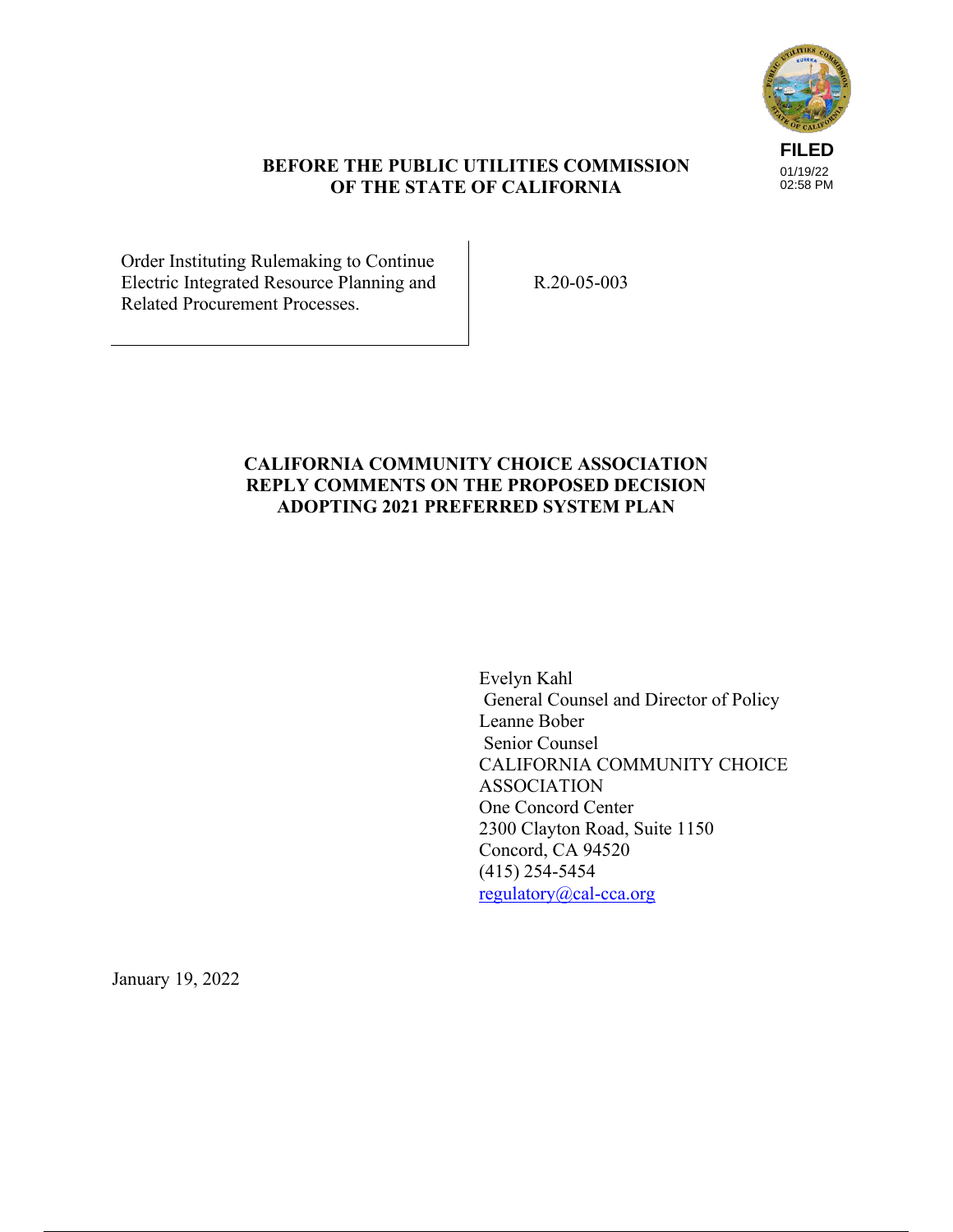|  | <b>TABLE OF CONTENTS</b> |
|--|--------------------------|
|--|--------------------------|

| I.   |                                                                                                                                                               |  |
|------|---------------------------------------------------------------------------------------------------------------------------------------------------------------|--|
| II.  | THE PD SHOULD BE MODIFIED TO IMMEDIATELY ESTABLISH A<br>SEPARATE PROCEEDING TRACK TO ESTABLISH COST-EFFECTIVE,                                                |  |
|      | The PD Should be Modified to Adopt SCE's Proposal to Delay LSE<br>A.<br>IRP Filings Until the Long-Term Planning Standards are Established 2                  |  |
|      | <b>B.</b><br>Recommendations by CAISO and CESA to Overbuild the System to<br>Ensure Reliability Demonstrate the Immediate Need for Robust                     |  |
| III. | BUSBAR MAPPING SHOULD REFLECT THE AVAILABILITY AND<br><b>LOCATION OF COST-EFFECTIVE RESOURCES TO FULFILL</b><br>COMMISSION REQUIREMENTS, INCLUDING GEOTHERMAL |  |
| IV.  | COMMISSION STAFF SHOULD HOLD A WORKSHOP TO<br>INCORPORATE STAKEHOLDER INPUT IN ITS BUSBAR MAPPING 3                                                           |  |
| V.   | THE COMMISSION SHOULD SCHEDULE A WORKSHOP TO<br>ANALYZE SCE'S PROPOSAL THAT CAM'D RESOURCES PROCURED<br>PURSUANT TO D.21-12-015 COUNT TOWARDS ALL BENEFITTING |  |
| VI.  | THE COMMISSION SHOULD NOT ESTABLISH A CENTRAL<br>PROCUREMENT PROCESS FOR OFFSHORE WIND OR INCORPORATE<br>PROCUREMENT VEHICLES FOR SPECIFIC RESOURCES INTO THE |  |
| VII. |                                                                                                                                                               |  |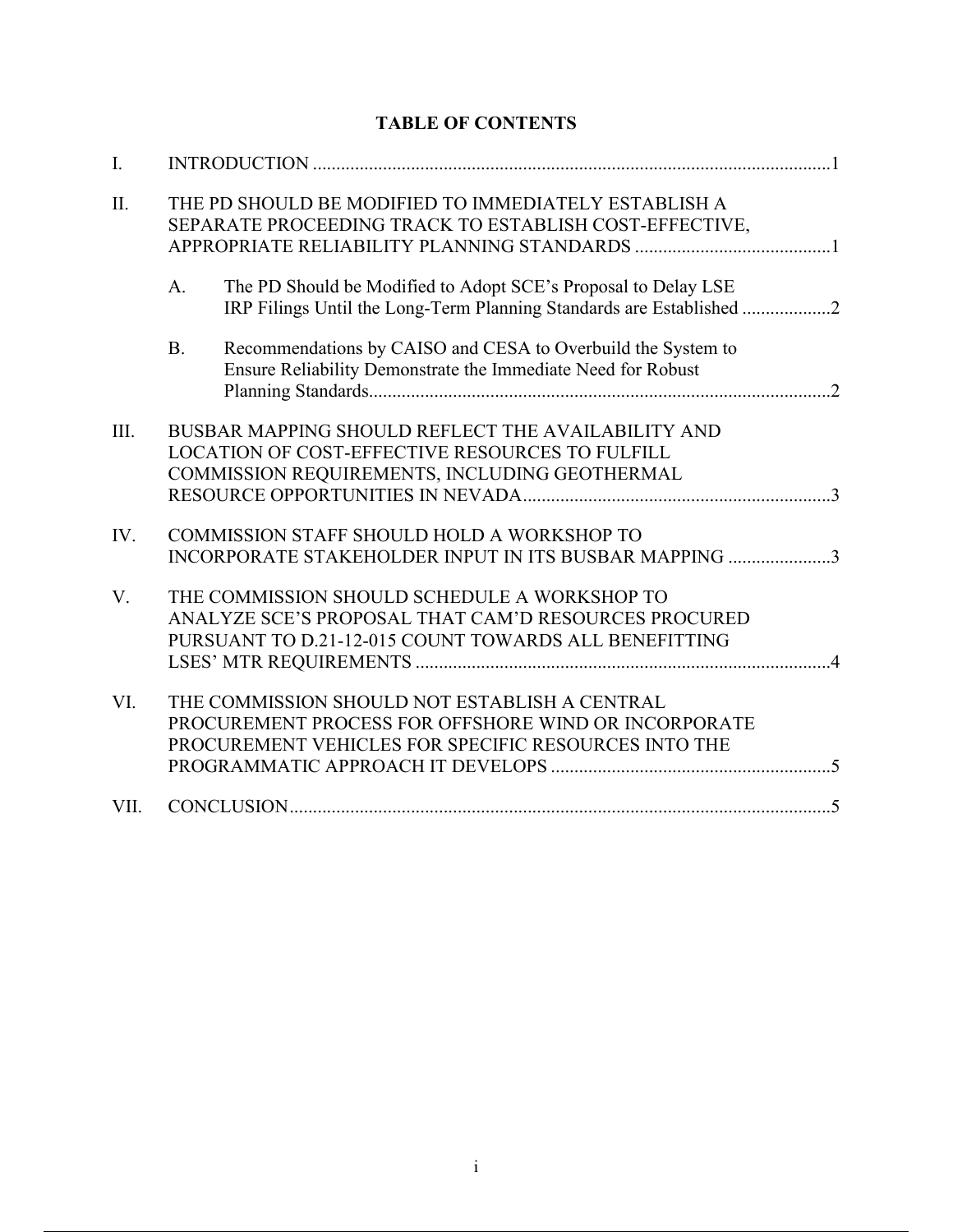#### **SUMMARY OF RECOMMENDATIONS**

- $\checkmark$  The Proposed Decision should be modified to immediately establish a separate proceeding track to establish cost-effective, appropriate reliability planning standards.
- $\checkmark$  The Commission should adopt SCE's proposal to delay LSE IRP Filings until the longterm assumptions and standards are established.
- $\checkmark$  Busbar mapping should reflect the availability and location of cost-effective resources to fulfill Commission requirements, including geothermal resource opportunities in Nevada.
- $\checkmark$  The Commission should schedule a workshop to incorporate stakeholder input in its busbar mapping.
- $\checkmark$  The Commission should schedule a workshop to analyze SCE's proposal that CAM'd resources procured pursuant to D.21-12-015 count towards all benefitting LSEs' MTR requirements.
- $\checkmark$  The Commission should not establish a central procurement process for offshore wind.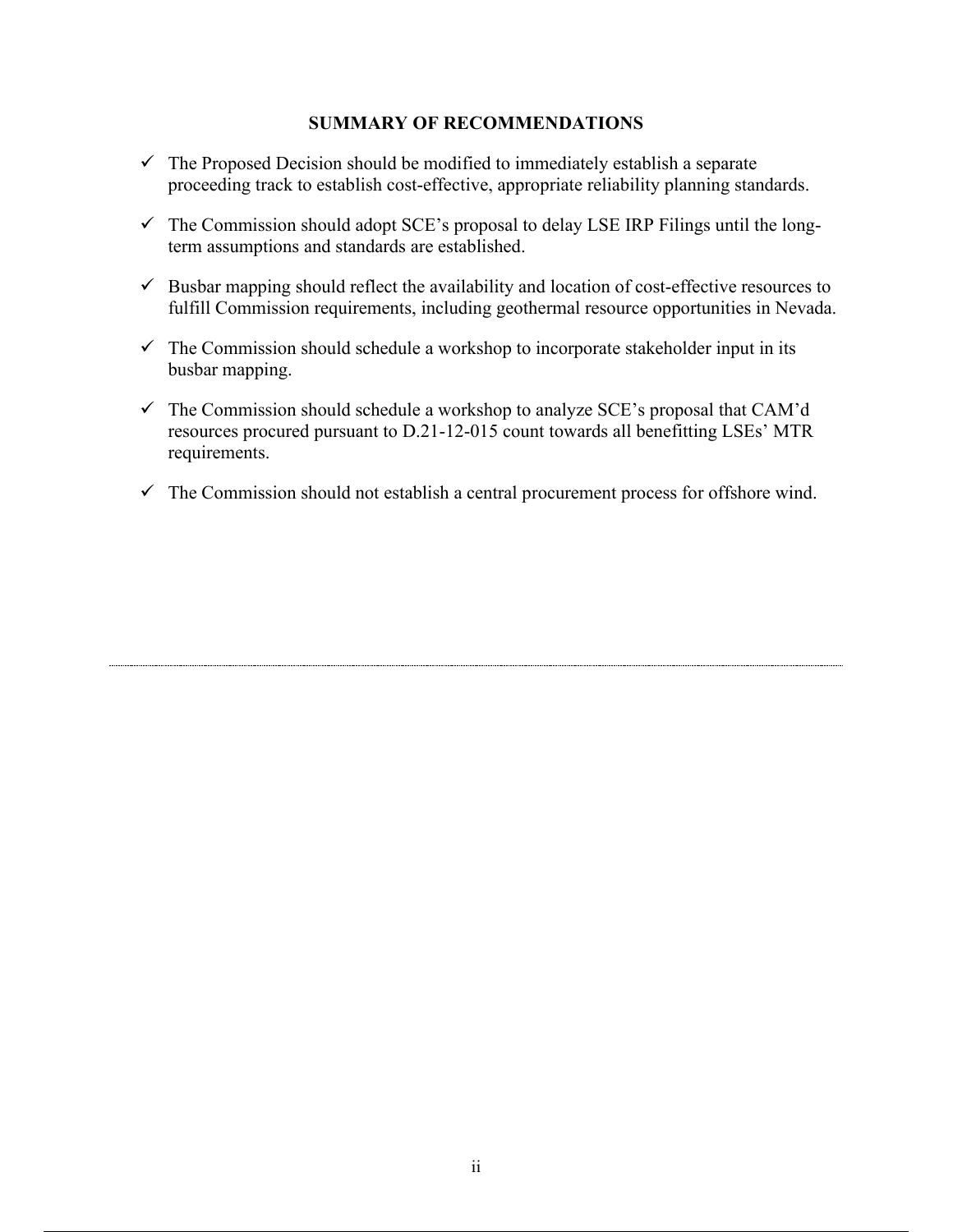### **I. INTRODUCTION**

The California Community Choice Association (CalCCA) submits these Reply Comments pursuant to Rule 14.3 of the California Public Utilities Commission (Commission) Rules of Practice and Procedure on the proposed *Decision Adopting 2021 Preferred System Plan* (PD or Proposed Decision) issued on December 22, 2021.

## **II. THE PD SHOULD BE MODIFIED TO IMMEDIATELY ESTABLISH A SEPARATE PROCEEDING TRACK TO ESTABLISH COST-EFFECTIVE, APPROPRIATE RELIABILITY PLANNING STANDARDS**

CalCCA recommends in Opening Comments that the Commission commit to studying its reliability planning standards, including the appropriate planning reserve margin (PRM) and resulting loss of load event (LOLE) expectation, to ensure cost-effectiveness and to prevent an overbuilt system.<sup>1</sup> A wide spectrum of stakeholders, including Southern California Edison Company (SCE),<sup>2</sup> Pacific Gas and Electric Company (PG&E),<sup>3</sup> the Alliance for Retail Energy Markets (AReM),<sup>4</sup> Calpine Corporation (Calpine),<sup>5</sup> the City and County of San Francisco (CCSF),<sup>6</sup> the Utility Reform Network (TURN),<sup>7</sup> and the Green Power Institute (GPI), similarly recommend that the Commission commit to refining its planning standards. As set forth below, CalCCA endorses SCE's proposal to delay load serving entities' (LSEs') Integrated Resource Plan (IRP) filings until completion of a planning standards study. CalCCA further recommends avoiding any immediate resource "additions" to the portfolio to account for "uncertainties," as recommended by a small number of parties, that would likely result in an overbuilt system at customer expense.

<sup>1</sup> *CalCCA Opening Comments* at 3-6. Opening Comments of all parties cited will be referred to by party name.

<sup>2</sup> *SCE Opening Comments* at 2-4 (emphasizing that the reliability capacity resulting in an LOLE of 0.0005 in 2030 (or 1-in-2000) "comes at a substantial cost to customers" and that the Commission must initiate a process to find "the appropriate balance between reliability and affordability").

<sup>3</sup> *PG&E Opening Comments* at 8-9 (noting that "the unsupported 22.5 percent PRM will lead to unnecessarily higher energy rates for California consumers and potentially creates a divergence in the IRP and RA proceedings," and proposing a "potential approach for revising the reliability planning standard in a stakeholder-driven process").

<sup>4</sup> *AReM Opening Comments* at 2-4 (stating that "[t]he PD downplays the costly significance of the [22.5 percent PRM and resulting LOLE well under the 0.1 target]," and that at a minimum, future IRP cycles must recognize that this PRM leads to an LOLE far below and more stringent than the 0.1 planning standard and thus does not represent a benchmark for future planning").

<sup>5</sup> *Calpine Opening Comments* at 1-2 (the Commission should "remain mindful of cost" and "remove capacity . . . consistent with the 1-in-10 standard or, at a minimum, ensure that any modeling that is used to justify procurement prospectively is consistent with the CPUC's reliability targets").

<sup>6</sup> CCSF Opening Comments at 6-7 (noting that the excessively low LOLE results "indicate that the system has more resources than what is needed to maintain reliability," and an LOLE PRM setting analysis should be conducted to provide the final inputs/assumptions to LSEs for the IRP Plan filings). 7

*TURN Opening Comments* at 4 (recommending the use of a PRM in the next IRP cycle "that will not produce an excessively low LOLE result" to remedy "a system that has significantly more capacity than is needed to meet reliability standards").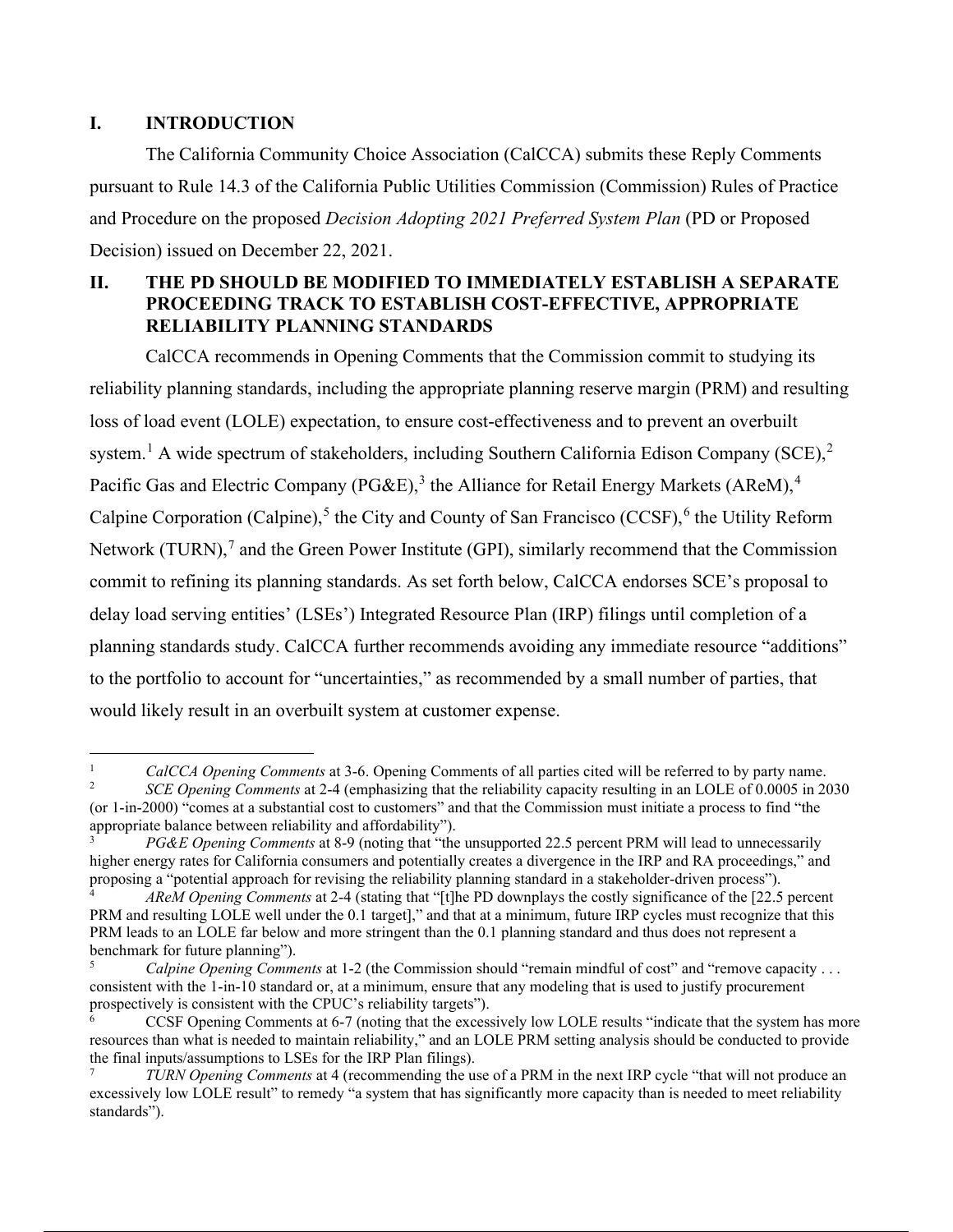### **A. The PD Should be Modified to Adopt SCE's Proposal to Delay LSE IRP Filings Until the Long-Term Planning Standards are Established**

As set forth in detail in CalCCA's Opening Comments, the Commission's planning standards have prioritized reliability and climate concerns at the expense of cost-effectiveness. SCE recommends in its Opening Comments that the Commission:

prioritize the study of system reliability assumptions now by modifying the PD to include a separate track to evaluate and determine the appropriate range of probabilistic planning inputs in the presence of climate change (*i.e.,* demand forecast scenarios, variable generation output scenarios, outage rates, etc.), appropriate LOLE metric targets (e.g., 1-in-10, 1-in-20, 1-in-50, etc.), suitable PRM to be used for IRP resource portfolios, and reasonable methods for evaluating the contribution of various resources to system reliability. This critical work must inform the inputs and assumptions to be used in the 2022-23 IRP cycle; *accordingly, it must occur now, before LSEs develop their next resource plans.<sup>8</sup>*

CalCCA emphasizes in Opening Comments that such a study must occur prior to any new procurement orders. CalCCA also agrees with SCE, however, that establishing appropriate inputs and assumptions prior to LSEs submitting their plans will lead to a Preferred System Plan (PSP) / Transmission Planning Process (TPP) portfolio that appropriately balances the need for reliability, meeting climate goals, *and* affordability for customers*.* The Commission should adopt SCE's proposal to extend the IRP filing schedule to allow for stakeholder input and Commission analysis and development of robust planning standards in 2022 *prior to* the development of LSE plans. After receipt of the planning standards, LSEs should be given at least 180 days to prepare their IRP Plans.<sup>9</sup>

# **B. Recommendations by CAISO and CESA to Overbuild the System to Ensure Reliability Demonstrate the Immediate Need for Robust Planning Standards**

Given the lack of transparency and consistency in the application of planning standards across Commission orders and proceedings (including the Emergency Summer Reliability and Resource Adequacy proceedings), parties variously request overbuilding the system to account for uncertainties. For example, the California Independent System Operator (CAISO) proposes additional battery storage procurement in the mid-term to account for "procurement, forecast, and operational uncertainties" and to "serve as a buffer against resource delays and the planned 2024 Diablo Canyon Power Plant [DCPP] decommissioning."<sup>10</sup> The Commission, however, already issued the MTR Decision<sup>11</sup> to account for

<sup>8</sup> <sup>8</sup> SCE Opening Comments at 2-3 (emphasis added).<br><sup>9</sup> CalCCA Opening Comments at 11

<sup>9</sup> *CalCCA Opening Comments* at 11.

<sup>10</sup> *CAISO Opening Comments* at 5.

<sup>11</sup> D.21-06-035, *Decision Requiring Procurement to Address Mid-Term Reliability (2023-2026),* R.20-05-003 (June 24, 2021) (MTR Decision).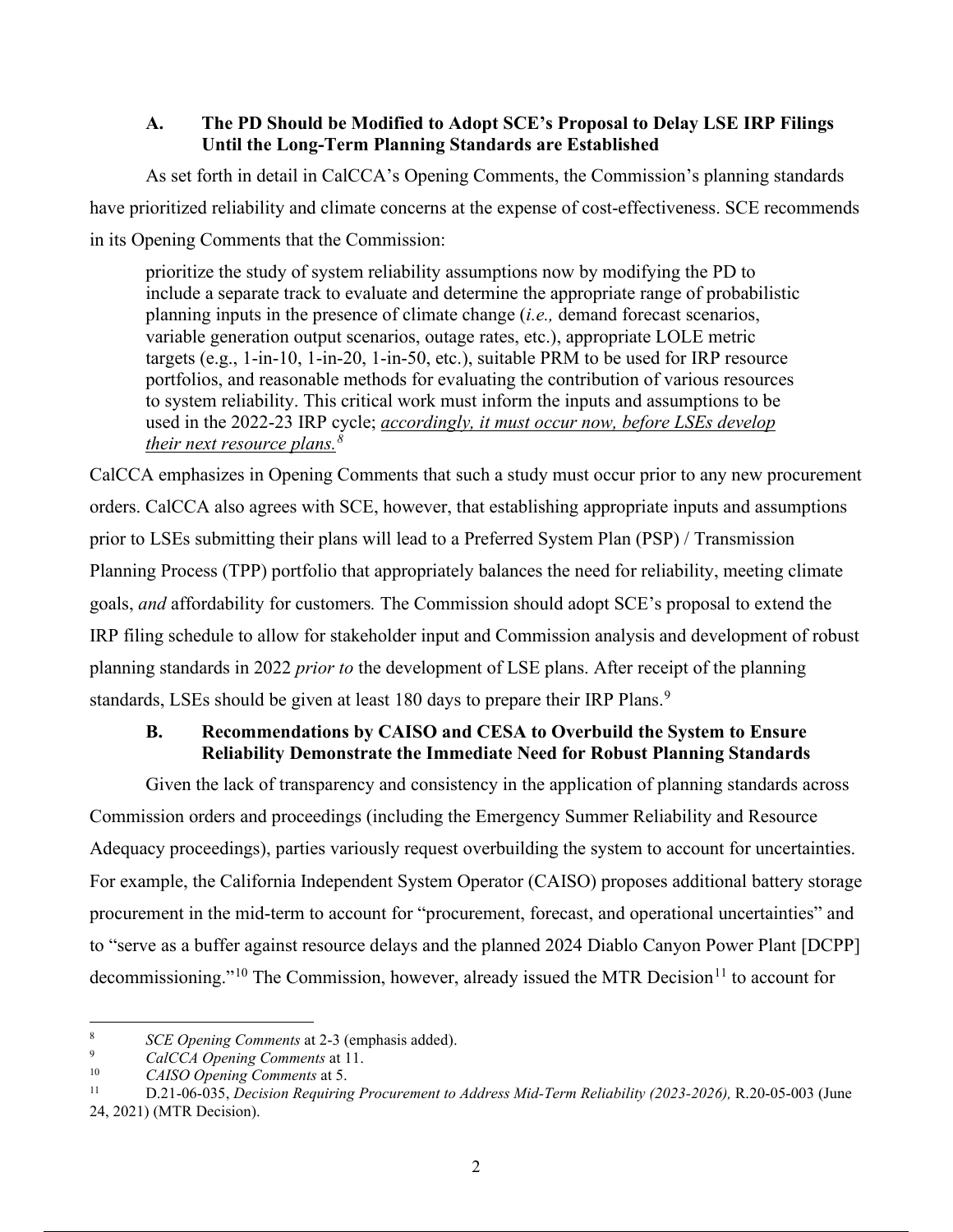DCPP decommissioning, and building in a "buffer" over and above the proposed build is not an appropriate method to ensure an optimal resource portfolio.

In addition, the California Energy Storage Alliance (CESA) proposes that the Commission adopt the PSP and include 2 gigawatts (GW) of incremental storage resources to allow "reasonable hedges against transmission planning and reliability risks."<sup>12</sup> Again, robust and accurate planning standards should prevent the need to tack on additional resources after arriving at a proposed portfolio.

## **III. BUSBAR MAPPING SHOULD REFLECT THE AVAILABILITY AND LOCATION OF COST-EFFECTIVE RESOURCES TO FULFILL COMMISSION REQUIREMENTS, INCLUDING GEOTHERMAL RESOURCE OPPORTUNITIES IN NEVADA**

Of utmost importance to the development of the TPP is current geographic and market information, to allow for significant, cost-effective resource development in line with Commission requirements. GridLiance West LLC (GridLiance), the Nevada Governor's Office of Energy, and the Coalition for the Optimization of Renewable Development (CORD) all concur with CalCCA's Opening Comments that the PSP Core Portfolio should be updated to reflect the availability and location of cost-effective resources (i.e., "long-lead-time resources" that can fulfill the Commission's Mid-term Reliability (MTR) requirements), including geothermal resources, in Nevada.<sup>13</sup> PG&E also points to the need to use updated LSE procurement portfolios to account for location-specific resource requirements and to avoid the risk of stranded transmission investments with transmission upgrades identified by the TPP not reflecting the most current need.<sup>14</sup> The Commission should update the PSP Core Portfolio to allow the CAISO to evaluate necessary import expansion or transmission upgrades. Specifically, the PSP should be updated to plan for at least 2,000 MW of further incremental renewable resources imported from Nevada, which falls within the range of available resources cited by the relevant stakeholders.<sup>15</sup>

# **IV. COMMISSION STAFF SHOULD HOLD A WORKSHOP TO INCORPORATE STAKEHOLDER INPUT IN ITS BUSBAR MAPPING**

GridLiance, SCE, and the Solar Energy Industries Association/Large-Scale Solar Association (Joint Solar Parties) recommend increased stakeholder input on the busbar mapping conducted by

<sup>12</sup> *CESA Opening Comments* at 2-5.

<sup>13</sup> *GridLiance Opening Comments* at 3; *see also Nevada Governor's Office of Energy Opening Comments* at 4; *see also CORD Opening Comments* at 3-5.

<sup>14</sup> *PG&E Opening Comments* at 7.

<sup>15</sup> *See Gridliance Opening Comments at* 5.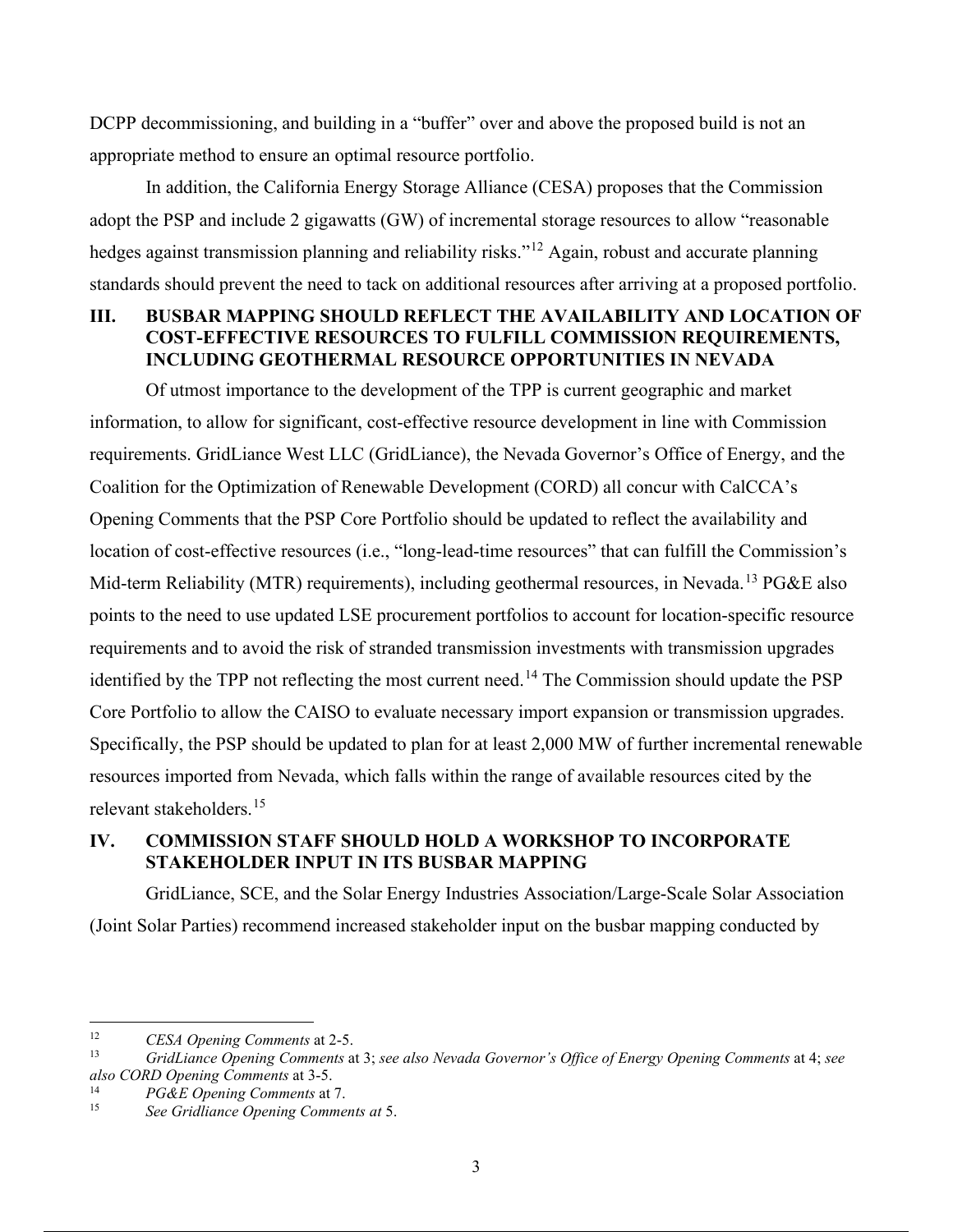Commission Staff.<sup>16</sup> CalCCA agrees that increased stakeholder input would result in more accurate and transparent mapping for the TPP. As such, the Commission should schedule a workshop, as requested by the Joint Solar Parties, to allow stakeholder input on Commission Staff's busbar mapping methodology. Such a workshop should be held in future IRP cycles during the preparation of the PSP, but in this cycle prior to providing the PSP to the CAISO for TPP purposes.

### **V. THE COMMISSION SHOULD SCHEDULE A WORKSHOP TO ANALYZE SCE'S PROPOSAL THAT CAM'D RESOURCES PROCURED PURSUANT TO D.21-12-015 COUNT TOWARDS ALL BENEFITTING LSES' MTR REQUIREMENTS**

SCE proposes that system reliability resources procured pursuant to Decision (D.) 21-12-015,  $^{17}$ addressing Potential Extreme Weather events in the summers of 2022 and 2023, that continue to provide reliability benefits after 2023 and for which costs are recovered through the Cost Allocation Mechanism (CAM), count towards all paying LSEs' MTR requirements on a pro-rata basis.<sup>18</sup> In other words, the MTR compliance benefit for such resources will be allocated to each LSE pro-rata based on the load forecast used to set the MTR requirements. In general, customers that pay for a CAM-eligible resource should receive the full reliability benefit of the resource by having the resource count towards compliance obligations. SCE's proposal should be further explored through a stakeholder workshop after the IOU's provide information on the resources involved, including the types and amounts of resources eligible for CAM treatment for each LSE. Given community choice aggregators (CCAs) have already begun procurement activities to meet the MTR obligation, it is prudent to hold such a workshop as soon as feasible. In addition, the Commission should allow such resources to count towards any future procurement orders, and should allow an LSE to transact with other jurisdictional LSEs to transfer such resources (*i.e.*, sell their portion of the allocated resource to another LSE to allow LSEs to optimize their procurement efforts) if the resources are duplicative of MTR resources already procured by the LSE. The Commission must limit over-procurement by IOUs of resources that will continue to be allocated through CAM following the emergency procurement timeframe.<sup>19</sup>

<sup>16</sup> *GridLiance Opening Comments* at 5-6; *SCE Opening Comments* at 6-7; *Joint Solar Parties Opening Comments* at 7-9.

<sup>17</sup> *Phase 2 Decision Directing Pacific Gas and Electric Company, Southern California Edison Company, and San Diego Gas & Electric Company to Take Actions to Prepare for Potential Extreme Weather in the Summers of 2022 and*  2023, R.20-11-003 (Dec. 2, 2021).<br><sup>18</sup> SCE Opening Comments s

<sup>18</sup> *SCE Opening Comments* at 4-6.

<sup>19</sup> *See Reply Comments of California Community Association on the Proposed Decision,* R.20-11-033 (Nov. 16, 2021), at 3.